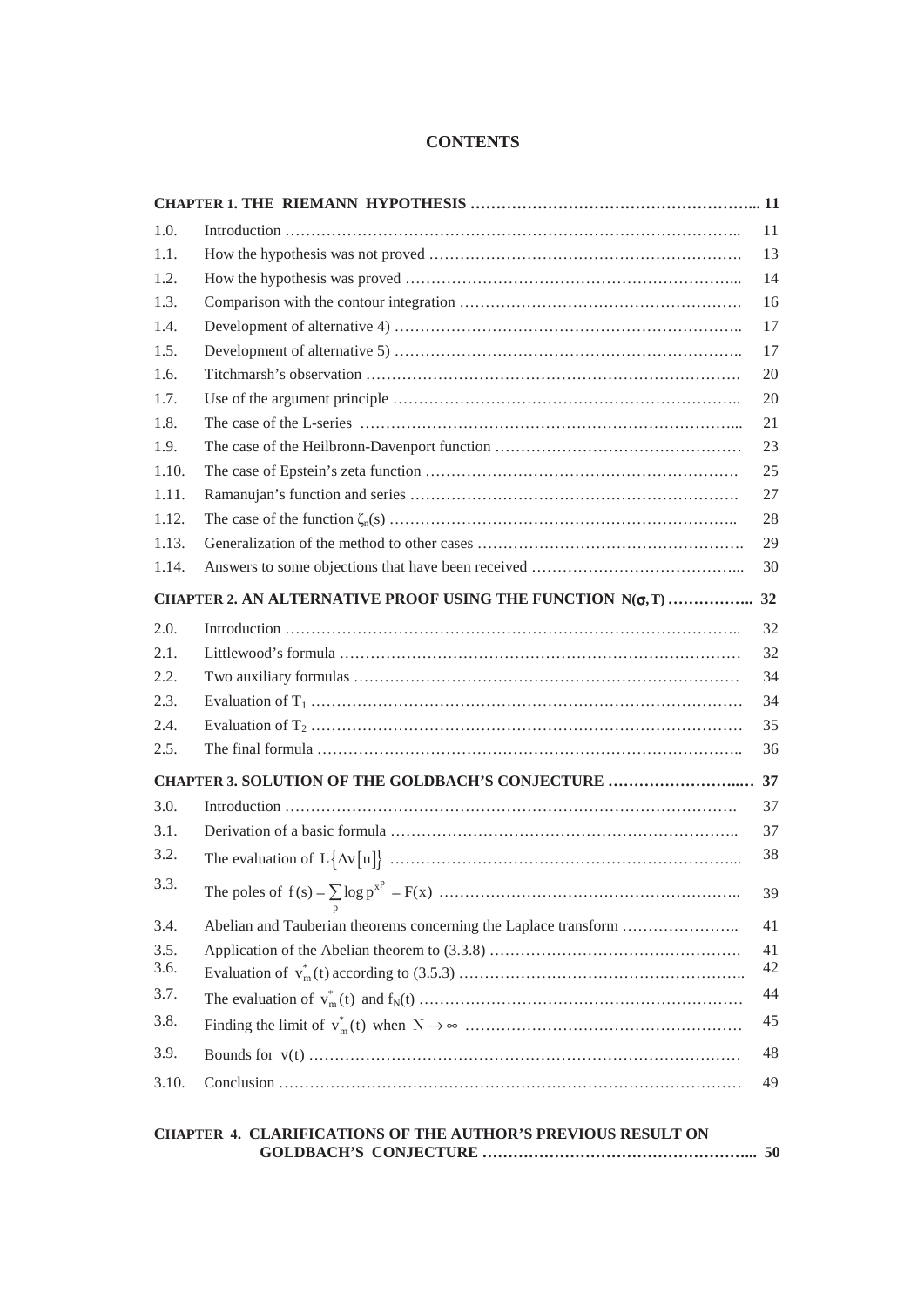| 4.0.                                                          |                                                                                                | 50 |  |  |
|---------------------------------------------------------------|------------------------------------------------------------------------------------------------|----|--|--|
| 4.1.                                                          |                                                                                                | 50 |  |  |
| 4.2.<br>4.3.                                                  |                                                                                                | 50 |  |  |
|                                                               |                                                                                                | 53 |  |  |
| 4.4.                                                          |                                                                                                | 54 |  |  |
| 4.5.                                                          |                                                                                                | 55 |  |  |
| 4.6.                                                          |                                                                                                | 56 |  |  |
| 4.7.                                                          |                                                                                                | 56 |  |  |
| 4.8.                                                          |                                                                                                | 57 |  |  |
| 4.9.                                                          |                                                                                                | 57 |  |  |
| 4.10.                                                         |                                                                                                | 59 |  |  |
| 4.11.                                                         |                                                                                                | 59 |  |  |
| 4.12.                                                         |                                                                                                | 60 |  |  |
| 4.13.                                                         |                                                                                                | 61 |  |  |
| 4.14.                                                         |                                                                                                | 61 |  |  |
| CHAPTER 5. BAICA'S CONTRIBUTION TO THE SOLUTION OF THE BINARY |                                                                                                |    |  |  |
|                                                               |                                                                                                |    |  |  |
| 5.0.                                                          |                                                                                                | 64 |  |  |
| 5.1.                                                          |                                                                                                | 65 |  |  |
| 5.2.<br>5.3.                                                  |                                                                                                | 66 |  |  |
|                                                               | Judicious choice of N as $N = t^{\frac{1}{6.5}}$ in (5.2.2) leads to the conclusion of (5.3.1) | 67 |  |  |
| 68                                                            |                                                                                                |    |  |  |
| 6.0.                                                          |                                                                                                | 68 |  |  |
| 6.1.                                                          |                                                                                                |    |  |  |
|                                                               |                                                                                                | 69 |  |  |
| 6.2.                                                          |                                                                                                | 70 |  |  |
| 6.3.                                                          |                                                                                                | 71 |  |  |
| 6.4.                                                          |                                                                                                | 72 |  |  |
| 6.5.                                                          |                                                                                                | 73 |  |  |
| 6.6.                                                          |                                                                                                | 74 |  |  |
| 6.7.                                                          |                                                                                                | 74 |  |  |
| 6.8.                                                          |                                                                                                | 75 |  |  |
| 6.9.                                                          |                                                                                                | 75 |  |  |
| 6.10.                                                         |                                                                                                | 75 |  |  |
| 6.11.                                                         |                                                                                                | 77 |  |  |
| 6.12.                                                         |                                                                                                | 77 |  |  |
| 6.13.                                                         |                                                                                                | 77 |  |  |
| 6.14.                                                         |                                                                                                | 78 |  |  |
| 6.15.                                                         |                                                                                                | 79 |  |  |

## **CHAPTER 7. AN ABRIDGED METHOD TO DERIVE THE ASYMPTOTIC FORMULA**